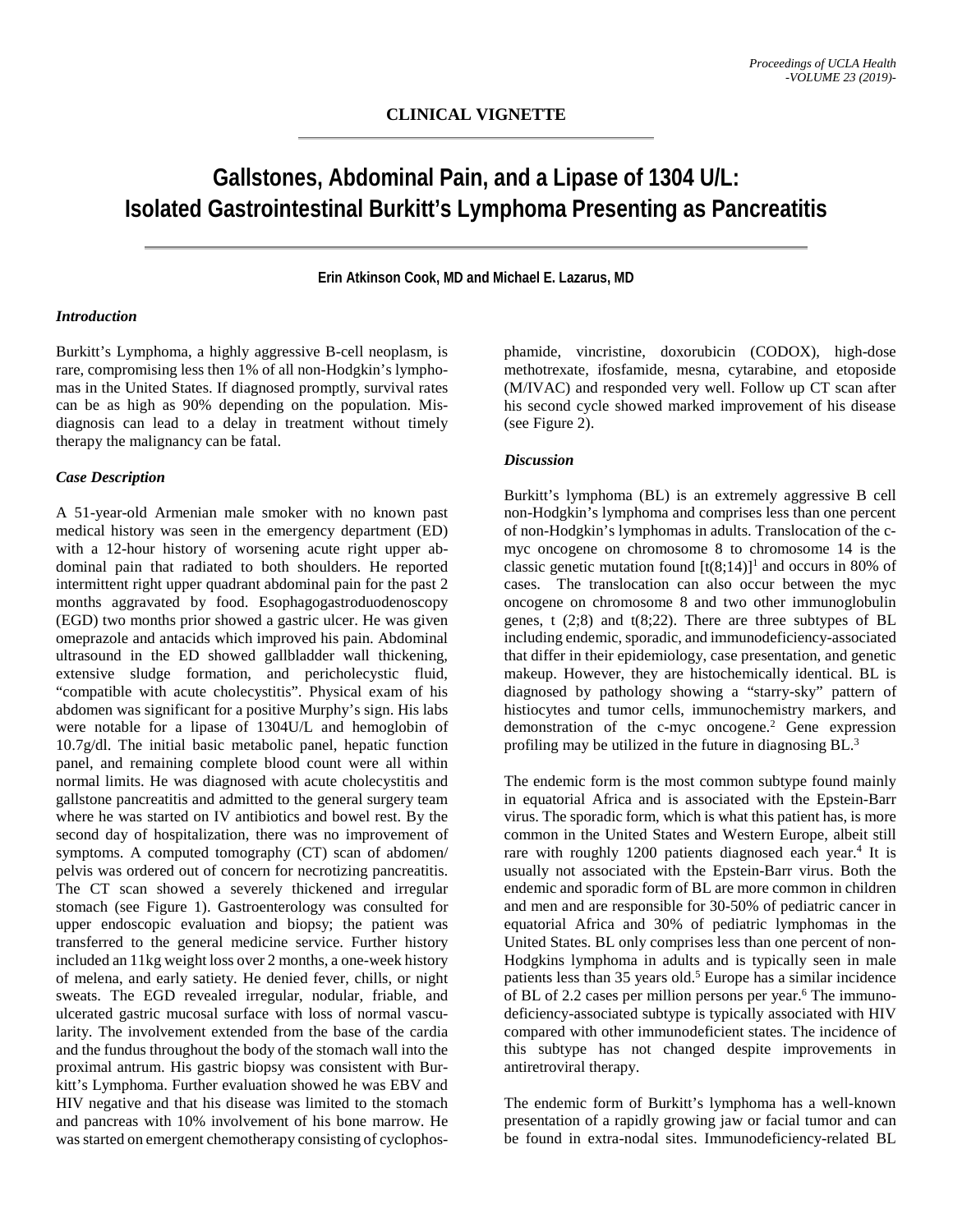usually involves the bone marrow, central nervous system, and lymph nodes. The sporadic form of BL, as seen in our patient, presents with abdominal symptoms such as bowel obstruction, ascites, or abdominal bleeding and can mimic an acute abdomen. Other presenting symptoms include tumor lysis or B symptoms. At the time of presentation, bone marrow involvement is seen in 30% of cases and disease in the central nervous system is seen in 15% of cases. <sup>1</sup> Interestingly there is also a leukemic presentation of this disease known as Burkitt Leukemia.<sup>7</sup>

The highly aggressive nature of the tumor requires prompt diagnosis and initiation of therapy. Distinguishing BL from diffuse large B cell lymphoma is vital given differences in treatment strategies between the two malignancies. <sup>8</sup> Traditional chemotherapy for diffuse large B cell lymphoma such as R-CHOP is not as effective. <sup>9</sup> There have been no randomized controlled trials of adults with BL and thus there are different treatment approaches available. The addition of rituximab to these regimens has improved survival. <sup>10</sup> The most commonly used approach involves multiple rounds of intensive shortduration combination chemotherapy accompanied by central nervous system prophylaxis and rituximab. This regimen, known as the Magrath regimen, includes CODOX-M/IVAC (cyclophosphamide, vincristine, doxorubicin, high-dose methotrexate, ifosfamide, cytarabine, etoposide) and has a 67-92% 2 year survival. 11-14 Fewer studies have been done on older patients but analysis from various studies show inferior 2-year survival outcomes on patients greater than 40 years. Some experts suggest using dose-adjusted EPOC plus rituximab in older adults while others feel short intensive chemotherapy like the Magrath regimen remain the standard of care. <sup>15</sup> Given the serious complications associated with BL treatment an individual approach may be needed depending on the patient's age and comorbidities. Tumor lysis syndrome is a serious complication of therapy.

This patient's clinical presentation was classic for cholecystitis and pancreatitis. It was fortuitous that a CT scan was performed to further evaluate for necrotizing pancreatitis: additional delay in diagnosis and initiation of treatment would have likely resulted in the patient's death. It is important to diagnose this malignancy accurately and quickly given its highly aggressive nature. While abdominal symptoms are a common presenting complaint with BL it is rare for the disease to mimic pancreatitis not only by history but with laboratory values as well. BL should be considered in the differential diagnosis of all patients with abdominal pain. A careful review of systems (i.e. melena, early satiety, and weight loss) even in the most obvious of diagnoses such as cholecystitis and pancreatitis can help differentiate these common medical conditions from a more serious mimicking disease.

In conclusion, our epidemiologic picture of a typical BL patient may not be accurate. This patient does not fit the classic description of a young male less then 35 years of age. This description is probably outdated. The 2009 National Cancer Institute Surveillance, Epidemiology and End Results (SEER)

database shows that patients older then 40 years account for roughly 59% of all adult Burkitt lymphoma cases in the United States. 15,16 This reinforces the need for more clinical trials of patients older then 40 with BL to further evaluate the efficacy and safety of treatment.

#### *Figures*



Figure 1: CT Abdomen/Pelvis with contrast showing thickened and irregular stomach.



Figure 2: CT Abdomen/Pelvis with contrast 2 months later after initiation of therapy with CODOX-M/IVAC.

# **REFERENCES**

1. **Blum KA, Lozanski G, Byrd JC**. Adult Burkitt leukemia and lymphoma. *Blood*. 2004 Nov 15;104(10):3009-20. Epub 2004 Jul 20. Review. PubMed PMID: 15265787.